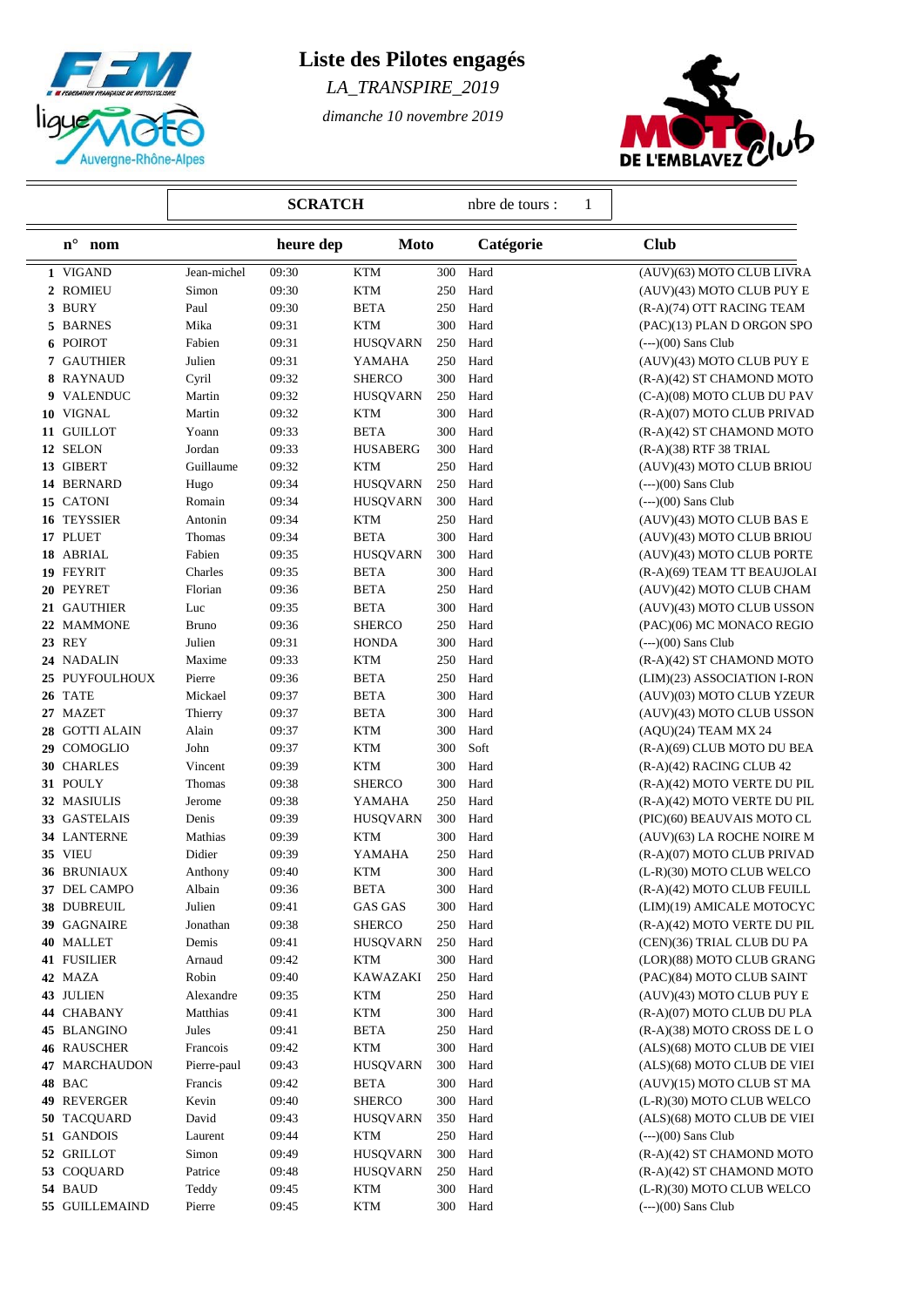

# **Liste des Pilotes engagés**

*LA\_TRANSPIRE\_2019*

*dimanche 10 novembre 2019*



|                            | <b>SCRATCH</b>       |           |                 |     | 1<br>nbre de tours : |                              |
|----------------------------|----------------------|-----------|-----------------|-----|----------------------|------------------------------|
| $\mathbf{n}^\circ$<br>nom  |                      | heure dep | Moto            |     | Catégorie            | <b>Club</b>                  |
| 56 VEYRAC                  | Loïc                 | 09:42     | <b>KTM</b>      | 250 | Hard                 | (AUV)(43) MOTO CLUB BAS E    |
| 57 SALA                    | Victor               | 09:44     | <b>BETA</b>     | 250 | Hard                 | $(--)(00)$ Sans Club         |
| 58 BOST                    | Antony               | 09:44     | <b>KTM</b>      | 125 | Hard                 | $(--)(00)$ Sans Club         |
| 60 BOUILHOL                | Baptiste             | 09:45     | <b>KTM</b>      | 125 | Hard                 | (AUV)(43) MOTO CLUB YSSIN    |
| 61 MORIN                   | Mickael              | 09:45     | <b>HUSQVARN</b> | 300 | Hard                 | (R-A)(38) ASSOCIATION MOTO   |
| <b>62 CONCHONNET</b>       | Loic                 | 09:46     | <b>KTM</b>      | 250 | Hard                 | (LIM)(23) AMICALE MOTO CRE   |
| <b>63 DA SILVA FRANCIS</b> | Tony                 | 09:50     | <b>KTM</b>      | 450 | Hard                 | (PAC)(04) U.S.C.A.S.A.       |
| 64 ZOKS                    | Alexis               | 09:46     | <b>KTM</b>      | 250 | Hard                 | (AUV)(63) MOTO CLUB COMB     |
| 65 MERMET                  | Pierrick             | 09:46     | <b>KTM</b>      | 300 | Hard                 | (F-C)(39) MOTO CLUB DE CUR   |
| 66 VILLARD                 | Priscillien          | 09:47     | <b>HUSQVARN</b> | 300 | Hard                 | (R-A)(42) ST CHAMOND MOTO    |
| 67 TALLANT                 | Donat                | 09:47     | <b>KTM</b>      | 250 | Hard                 | (CEN)(45) MECATLAND          |
| 68 COSTET                  | Pierre               | 09:43     | <b>HUSQVARN</b> | 300 | Hard                 | (LOR)(88) MOTO CLUB GRANG    |
| 69 CHARMANT                | Remi                 | 09:48     | <b>HUSQVARN</b> | 250 | Hard                 | (AUV)(03) MOTO CLUB YZEUR    |
| 70 COUTARD                 | Rémi                 | 09:48     | <b>KTM</b>      | 300 | Hard                 | $(--)(00)$ Sans Club         |
| 71 RAYNAUD                 | Alexis               | 09:47     | <b>KTM</b>      | 250 | Hard                 | (AUV)(03) MOTO CLUB YZEUR    |
| 72 QUENTIN THIZY           | Quentin              | 09:47     | <b>HUSQVARN</b> | 250 | Hard                 | (R-A)(42) ST CHAMOND MOTO    |
| 73 BOTTOLLIER-CURT         | Cédric               | 09:48     | <b>KTM</b>      | 250 | Hard                 | (R-A)(73) MOTO CLUB VAL D    |
| 74 QUIBIER                 | Jean Laurent         | 09:50     | <b>KTM</b>      | 300 | Hard                 | (PAC)(04) PROVENCE SPORT P   |
| 75 SOUCHON                 | Nicolas              | 09:50     | <b>HUSQVARN</b> | 250 | Hard                 | $(L-R)(30)$ M.G.B. MOTO CLUB |
| <b>76 BRUNEL</b>           | Nicolas              | 09:50     | <b>KTM</b>      | 250 | Hard                 | (L-R)(30) MOTO CLUB WELCO    |
| 77 SOGUEL                  | Maxime               | 09:51     | <b>BETA</b>     | 450 | Hard                 | $(--)(00)$ Sans Club         |
| 78 DEON                    | Mathieu              | 09:49     | <b>BETA</b>     | 300 | Hard                 | (PAC)(84) MOTO CLUB SAINT    |
| 79 CALLAULT                | Olivier              | 09:51     | TM              | 300 | Hard                 | (AUV)(03) A.S.M. DE VILLEBRE |
| 80 BATAILLE                | Alexandre            | 09:52     | <b>KTM</b>      | 250 | Hard                 | (R-A)(69) MOTO CLUB DE LA C  |
| 81 PEYROCHE                | Julien               | 09:51     | <b>KTM</b>      | 300 | Hard                 | (R-A)(69) MOTO CLUB DE LA C  |
| 82 VERDIER                 | Julien               | 09:52     | <b>KTM</b>      | 250 | Hard                 | (AUV)(63) ISSOIRE MOTO VER   |
| 83 BARTHE                  | Ludovic              | 09:52     | <b>BETA</b>     | 300 | Hard                 | (AUV)(15) MOTO CLUB ST MA    |
| 84 GHIO SYLVAIN            | Ghio                 | 09:53     | <b>KTM</b>      | 300 | Hard                 | (PAC)(83) ORANGE MECANIC     |
| 85 BORTOLUZZI              | Joris                | 09:53     | <b>BETA</b>     | 300 | Hard                 | (R-A)(73) MOTO CLUB DE L IS  |
| 86 LAURANS                 | Cyril                | 09:53     | <b>KTM</b>      | 300 | Hard                 | (AUV)(43) MOTO CLUB DE SA    |
| 87 TEILHARD                | Jerome               | 09:53     | <b>BETA</b>     | 300 | Hard                 | (LIM)(19) MOTO CLUB UZERC    |
|                            |                      |           | <b>SHERCO</b>   | 250 | Hard                 |                              |
| 88 BINAZET                 | Jerome               | 09:38     |                 |     |                      | (R-A)(42) MOTO VERTE DU PIL  |
| 89 CORDESSE                | Jean Guillaume 09:55 |           | <b>KTM</b>      | 300 | Hard                 | (PAC)(83) ORANGE MECANIC     |
| 90 MESNARD                 | Quentin              | 09:55     | <b>KTM</b>      | 300 | Hard                 | (L-R)(30) MOTO CLUB WELCO    |
| 91 DIDIER PERRUCHO         | Didier               | 09:56     | <b>KTM</b>      | 300 | Hard                 | $(--)(00)$ Sans Club         |
| 92 DEBARD                  | Etienne              | 09:54     | <b>HUSQVARN</b> | 250 | Hard                 | $(--)(00)$ Sans Club         |
| 93 ALLEMAND                | Arnaud               | 09:54     | <b>HUSQVARN</b> | 300 | Hard                 | (AUV)(43) MOTO CLUB YSSIN    |
| 94 CHAUMIEN                | Regis                | 09:56     | <b>KTM</b>      | 250 | Hard                 | (BOU)(58) SUD MORVAN MOT     |
| 95 BUJEAU                  | François             | 09:56     | <b>KTM</b>      | 250 | Hard                 | (BOU)(89) CHABLIS MOTO VE    |
| 96 WALTER                  | <b>Bruno</b>         | 09:54     | <b>KTM</b>      | 300 | Hard                 | $(--)(00)$ Sans Club         |
| 97 WENDEROTH               | Victor               | 09:54     | <b>SHERCO</b>   | 300 | Hard                 | (PAC)(05) CLUB ALPIN MOTOC   |
| 98 VANOEVELEN              | Matthew              | 09:55     | <b>HUSQVARN</b> | 450 | Hard                 | (AUV)(43) MOTO CLUB HAUT     |
| 99 DORIER                  | Vincent              | 09:57     | <b>KTM</b>      | 300 | Hard                 | $(--)(00)$ Sans Club         |
| 100 VALLON                 | Adrien               | 09:57     | <b>HUSQVARN</b> | 300 | Soft                 | $(--)(00)$ Sans Club         |
| 101 VALLAT                 | David                | 09:51     | <b>KTM</b>      | 300 | Soft                 | $(--)(00)$ Sans Club         |
| 102 CRUVEILHER             | Jonathan             | 09:44     | <b>KTM</b>      | 300 | Soft                 | $(--)(00)$ Sans Club         |
| 103 JEANTET                | Sylvain              | 09:57     | <b>BETA</b>     | 300 | Soft                 | (BOU)(71) ACTIVBIKE          |
| 104 GALLEGO                | Benjamin             | 09:58     | <b>KTM</b>      | 300 | Soft                 | $(-)(00)$ Sans Club          |
| 105 GALLEGO                | Mathieu              | 09:58     | <b>KTM</b>      | 300 | Soft                 | $(--)(00)$ Sans Club         |
| 106 NUBOIS                 | Sebastien            | 10:17     | <b>KTM</b>      | 250 | Soft                 | (R-A)(07) MOTO CLUB SAINT    |
| 107 POLESSO                | Peter                | 09:55     | <b>BETA</b>     | 300 | Soft                 | (PAC)(83) ORANGE MECANIC     |
| 108 PONCHAUD               | Simon                | 09:58     | <b>KTM</b>      | 125 | Soft                 | (R-A)(73) MOTO CLUB VAL D    |
| 109 PORENTRU               | Aurel                | 09:43     | <b>KTM</b>      | 300 | Soft                 | (LOR)(88) MOTO CLUB GRANG    |
| 110 TYSSANDIER             | Fabien               | 09:57     | <b>KTM</b>      | 300 | Soft                 | (AUV)(63) MOTO CLUB ST JULI  |
|                            |                      |           |                 |     |                      |                              |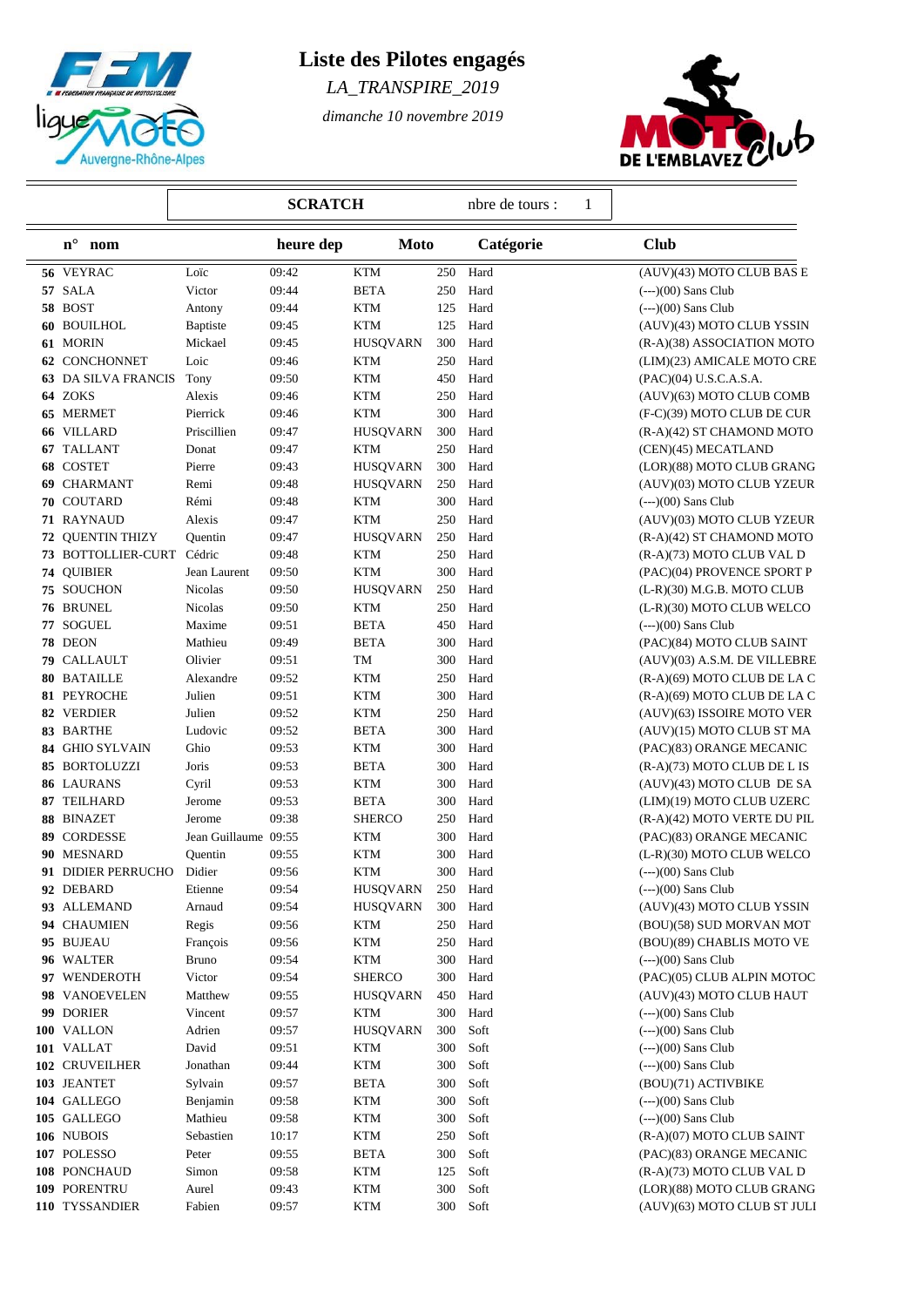

## **Liste des Pilotes engagés**

*LA\_TRANSPIRE\_2019*

*dimanche 10 novembre 2019*



|                           | <b>SCRATCH</b>   |       |                      |     | nbre de tours :<br>1 |                                   |
|---------------------------|------------------|-------|----------------------|-----|----------------------|-----------------------------------|
| $\mathbf{n}^\circ$<br>nom | heure dep        |       | <b>Moto</b>          |     | Catégorie            | <b>Club</b>                       |
| 111 SAGNARD               | Frederic         | 09:59 | <b>KTM</b>           | 300 | Soft                 | (AUV)(43) MOTO CLUB PUY E         |
| 112 LAGIER                | Quentin          | 09:58 | <b>SHERCO</b>        | 300 | Soft                 | (R-A)(73) MOTO CLUB VAL D         |
| 113 MANTELIN              | Rémi             | 10:00 | <b>SHERCO</b>        | 300 | Soft                 | $(--)(00)$ Sans Club              |
| 114 PANTEL                | Christophe       | 09:59 | <b>HUSQVARN</b>      | 300 | Soft                 | (L-R)(48) MOTO CLUB LOZERI        |
| 115 MELOT                 | Jean Philippe    | 09:59 | <b>KTM</b>           | 300 | Soft                 | (AUV)(43) MOTO CLUB BAS E         |
| 117 CHEUCLE               | Frédéric         | 10:00 | <b>SHERCO</b>        | 300 | Soft                 | (AUV)(43) MOTO CLUB LAPTO         |
| 118 VIVET                 | Romain           | 10:00 | GAS GAS              | 300 | Soft                 | (R-A)(07) TRIAL CLUB DE LA B      |
| 119 BACHER                | Kevin            | 09:59 | <b>GAS GAS</b>       | 250 | Soft                 | (R-A)(07) TRIAL CLUB DE LA B      |
| 120 ARGAUD                | Damien           | 10:01 | <b>HUSABERG</b>      | 125 | Soft                 | $(--)(00)$ Sans Club              |
| 121 SANIAL                | Fabien           | 10:01 | <b>KTM</b>           | 300 | Soft                 | $(--)(00)$ Sans Club              |
| 122 BATAILLE              | Bernard          | 09:52 | <b>SHERCO</b>        | 300 | Soft                 | $(R-A)(69)$ MOTO CLUB DE LA C     |
| 123 FROMENT               | Julien           | 10:02 | <b>HUSQVARN</b>      | 250 | Soft                 | $(--)(00)$ Sans Club              |
| 124 FOUVET                | Matthieu         | 10:01 | <b>HUSQVARN</b>      | 250 | Soft                 | (R-A)(42) MOTO CLUB ANDRE         |
| 125 VEY                   | Remy             | 10:02 | <b>KTM</b>           | 200 | Soft                 | $(--)(00)$ Sans Club              |
| 126 GARCIA                | Nicolas          | 09:40 | SHERCO               | 300 | Soft                 | (PAC)(84) MOTO CLUB SAINT         |
| 127 AUZEAU                | Julien           | 10:03 | KTM                  | 250 | Soft                 | $(--)(00)$ Sans Club              |
| 128 THOMAS                | Dorian           | 10:03 | <b>KTM</b>           | 250 | Soft                 | (AUV)(43) MOTO CLUB BRIOU         |
| 129 BERNARD               | Antony           | 10:01 | <b>GAS GAS</b>       | 300 | Soft                 | (AUV)(43) MOTO CLUB LAPTO         |
| 130 BERNARD               | Johann           | 10:03 | <b>BETA</b>          | 300 | Soft                 | (BOU)(58) MOTO CLUB NATUR         |
| 131 MORIZOT               | Kévin            | 10:04 | <b>SHERCO</b>        | 250 | Soft                 | (BOU)(58) SUD MORVAN MOT          |
| 132 BERNARD               | Cyril            | 10:04 | <b>KTM</b>           | 300 | Soft                 | $(--)(00)$ Sans Club              |
| 133 LARRIVEE              | Florian          | 10:04 | <b>KTM</b>           | 300 | Soft                 | $(--)(00)$ Sans Club              |
| 134 BERNARD               | Lucas            | 10:05 | <b>KTM</b>           | 250 | Soft                 | $(--)(00)$ Sans Club              |
| 135 BESSET                | Paul             | 10:06 | <b>KTM</b>           | 250 | Soft                 | (---)(00) European Foreign Countr |
| 136 BRUYERE               | Clement          | 10:06 | <b>SHERCO</b>        | 300 | Soft                 | $(--)(00)$ Sans Club              |
| 137 GIMBERT               | Damien           | 10:07 | <b>KTM</b>           | 250 | Soft                 | (IDF)(77) CLUB SPORTIF ET DE      |
| 138 MARTIN                | Tony             | 10:07 | <b>KTM</b>           | 250 | Soft                 | (IDF)(77) CLUB SPORTIF ET DE      |
| 139 BLANC                 | Christophe       | 09:49 | <b>HUSQVARN</b>      | 250 | Soft                 | $(--)(00)$ Sans Club              |
| 140 BARONE                | Matthieu         | 10:00 | TM                   | 250 | Soft                 | $(--)(00)$ Sans Club              |
| 141 CHEUCLE               | Stéphane         | 10:05 | KTM                  | 300 | Soft                 | $(--)(00)$ Sans Club              |
| 142 FARGUES               | Sebastien        | 10:07 | <b>KTM</b>           | 300 | Soft                 | $(--)(00)$ Sans Club              |
| 143 JALABERT              | Clement          | 09:49 | <b>HUSQVARN</b>      | 250 | Soft                 | $(--)(00)$ Sans Club              |
| 144 MAZURIE               | Sebastien        | 10:07 | <b>KTM</b>           | 300 | Soft                 | $(--)(00)$ Sans Club              |
| 145 COUCHAUD              | Sylvain          | 10:05 | KTM                  | 300 | Soft                 | (AUV)(63) MOTO CLUB LIVRA         |
| 146 GRACZYK               | Raphael          | 10:06 | <b>HUSQVARN</b>      | 250 | Soft                 | $(--)(00)$ Sans Club              |
| 147 MARSHALL              | Ethan            | 09:46 | <b>BETA</b>          | 300 | Soft                 | (---)(00) European Foreign Countr |
| 148 ORIOL                 | Damien           | 10:08 | $\operatorname{KTM}$ | 300 | Soft                 | $(-)-(00)$ Sans Club              |
| 149 CASADO                | Simon            | 10:05 | <b>HUSQVARN</b>      | 300 | Soft                 | $(--)(00)$ Sans Club              |
| 150 CERVELLIN             | Lucas            | 10:06 | KTM                  | 250 | Soft                 | (R-A)(38) MOTO CLUB DAUPHI        |
| 151 CHESI                 | Patrick          | 10:08 | <b>KTM</b>           | 250 | Soft                 | (R-A)(69) MOTO CLUB DE LA C       |
| 152 CLAVEL                | Lionel           | 10:09 | <b>KTM</b>           | 250 | Soft                 | (R-A)(38) RTF 38 TRIAL            |
| 153 COSTE                 | Elie             | 10:10 | SHERCO               | 300 | Soft                 | (AUV)(63) MOTO CLUB LIVRA         |
| 154 GOURCY                | Cyril            | 10:10 | SHERCO               | 300 | Soft                 | (AUV)(63) MOTO CLUB LIVRA         |
| 155 DELOLME               | Clement          | 10:08 | KTM                  | 300 | Soft                 | $(--)(00)$ Sans Club              |
| 156 DUHAMEL               | Benjamin         | 10:09 | <b>BETA</b>          | 250 | Soft                 | (L-R)(11) TOUT TERRAIN CLUB       |
| 157 DUVILLARD             | Benjamin         | 09:33 | <b>HUSQVARN</b>      | 250 | Soft                 | (R-A)(42) ST CHAMOND MOTO         |
| 158 ROJAT                 | Jean luc         | 10:11 | <b>HUSQVARN</b>      | 250 | Soft                 | (R-A)(73) FIREBALL ENDURO         |
| 159 JOUSSERAND            | Mathieu          | 10:11 | KTM                  | 250 | Soft                 | (R-A)(73) FIREBALL ENDURO         |
| 160 DESORMEAUX            | Gaetan           | 10:10 | YAMAHA               | 250 | Soft                 | (R-A)(07) MOTO CLUB DU PLA        |
| 161 HAZUCKA               | Mathieu          | 10:11 | YAMAHA               | 250 | Soft                 | (R-A)(73) FIREBALL ENDURO         |
| 162 SULEM                 | Tom              | 10:03 | <b>KTM</b>           | 525 | Soft                 | (BOU)(58) SUD MORVAN MOT          |
| 163 GACHET                | Pierre-antoine   | 10:12 | GAS GAS              | 300 | Soft                 | (AUV)(43) MOTO CLUB DE L E        |
| 164 CLOZEL                | <b>B</b> aptiste | 10:09 | Inconnu              |     | Hard                 | $(-)-(00)$ Autre Club (précisez)  |
| 165 RIPOLL                | Yves             | 10:13 | <b>KTM</b>           | 300 | Soft                 | (L-R)(11) TOUT TERRAIN CLUB       |
|                           |                  |       |                      |     |                      |                                   |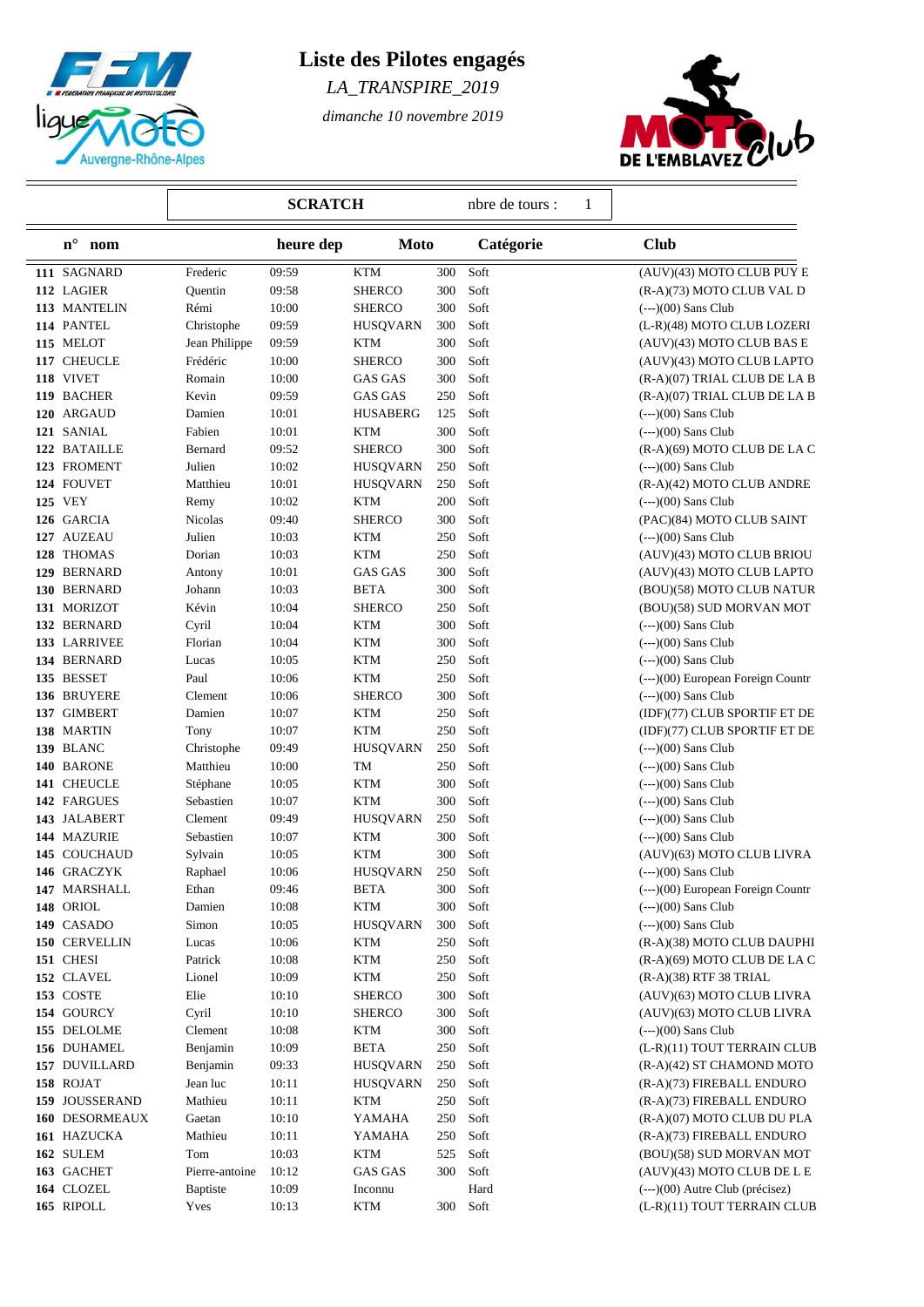

## **Liste des Pilotes engagés**

*LA\_TRANSPIRE\_2019*

*dimanche 10 novembre 2019*



|           |                           | <b>SCRATCH</b> |           |                 | 1<br>nbre de tours : |           |  |                                  |
|-----------|---------------------------|----------------|-----------|-----------------|----------------------|-----------|--|----------------------------------|
|           | $\mathbf{n}^\circ$<br>nom |                | heure dep | <b>Moto</b>     |                      | Catégorie |  | <b>Club</b>                      |
|           | <b>166 SIRE</b>           | Jean Pierre    | 10:13     | <b>KTM</b>      | 250                  | Soft      |  | $(-)(00)$ Sans Club              |
|           | 168 LEBLANC               | Romain         | 10:10     | <b>KTM</b>      | 300                  | Soft      |  | (IDF)(77) MOTO CLUB ESPACE       |
|           | 169 JACQUET               | Quentin        | 10:12     | <b>HUSQVARN</b> | 300                  | Soft      |  | (AUV)(63) MOTO CLUB LIVRA        |
|           | 172 DUVERT                | Franck         | 10:12     | KTM             | 200                  | Soft      |  | $(--)(00)$ Sans Club             |
|           | 176 FAURIE                | Adrien         | 10:14     | <b>HUSQVARN</b> | 250                  | Soft      |  | (R-A)(42) MOTO CLUB LES PIC      |
|           | 177 BONIN                 | Cyril          | 10:13     | KTM             | 300                  | Soft      |  | (AUV)(43) ASS.MOTO LOISIRS       |
|           | 178 FAREY                 | Théo           | 10:13     | <b>BETA</b>     | 250                  | Soft      |  | (F-C)(39) MOTO CLUB MOIRAN       |
|           | 180 VILLERET              | Gaëtan         | 10:15     | <b>SHERCO</b>   | 300                  | Soft      |  | (AUV)(43) MOTO CLUB DE SA        |
|           | 181 MEYRONNEINC           | Jerome         | 10:15     | <b>SHERCO</b>   | 300                  | Soft      |  | (AUV)(43) MOTO CLUB HAUT         |
|           | 182 MARTINEZ              | David          | 10:14     | <b>SHERCO</b>   | 300                  | Soft      |  | $(--)(00)$ Sans Club             |
|           | 183 PRUD'HON              | Quentin        | 10:04     | <b>BETA</b>     | 300                  | Soft      |  | (BOU)(58) SUD MORVAN MOT         |
|           | 184 MARIE                 | Benoit         | 09:56     | <b>KTM</b>      | 350                  | Soft      |  | (BOU)(21) A.S LOISIRS OFF RO     |
|           | 185 ROSATI                | Enzo           | 10:08     | <b>HUSQVARN</b> | 125                  | Soft      |  | $(--)(00)$ Sans Club             |
|           | 186 ROBERT                | Martin         | 10:15     | <b>HUSQVARN</b> | 250                  | Soft      |  | (R-A)(07) MOTO CLUB PRIVAD       |
|           | 187 ROCHE                 | Sebastien      | 10:02     | <b>KTM</b>      | 350                  | Soft      |  | $(--)(00)$ Sans Club             |
|           | 188 PERRIN                | Mathieu        | 10:09     | <b>KTM</b>      | 300                  | Soft      |  | $(--)(00)$ Sans Club             |
|           | 189 PATOUILLARD           | Yoann          | 10:15     | <b>SHERCO</b>   | 250                  | Soft      |  | (AUV)(43) MOTO CLUB LAPTO        |
|           | 190 PANIZZI               | David          | 10:16     | <b>HUSQVARN</b> | 250                  | Soft      |  | (R-A)(26) SPORT MOTO TEAM        |
|           | 191 SERVAGE               | Nicolas        | 10:11     | <b>KTM</b>      | 300                  | Soft      |  | (R-A)(73) FIREBALL ENDURO        |
|           | 192 JULIEN                | Charly         | 10:16     | <b>KTM</b>      | $250\,$              | Soft      |  | (R-A)(07) MOTO CLUB PRIVAD       |
|           | 193 SYLVAIN               | Anthony        | 10:17     | <b>HUSQVARN</b> | 300                  | Soft      |  | (R-A)(07) MOTO CLUB PRIVAD       |
|           | 194 VAUGE                 | Pierre         | 10:16     | <b>BETA</b>     | 125                  | Soft      |  | (R-A)(73) FIREBALL ENDURO        |
|           | <b>195 REY</b>            | Jérôme         | 10:17     | <b>KTM</b>      | 250                  | Soft      |  | (AUV)(43) MOTO CLUB BAS E        |
|           | 196 BERGER                | Mickael        | 10:17     | <b>KTM</b>      | 505                  | Soft      |  | (AUV)(43) MOTO CLUB BAS E        |
|           | 197 BOURET                | Arnaud         | 10:14     | <b>KTM</b>      | 250                  | Soft      |  | (AUV)(43) MOTO CLUB LAPTO        |
|           | 198 PHALIPPOU             | Guillaume      | 10:16     | <b>KTM</b>      | 300                  | Soft      |  | $(--)(00)$ Sans Club             |
|           | 199 BONNEFOY              | Cyrille        | 10:18     | TM              | 250                  | Soft      |  | (AUV)(43) ASS.MOTO LOISIRS       |
|           |                           |                |           |                 |                      |           |  |                                  |
|           | 200 BAPTISTE              | Philippe       | 10:18     | <b>SHERCO</b>   | 300                  | Soft      |  | $(--)(00)$ Sans Club             |
|           | 201 BARTHOMEUF            | Theo           | 10:12     | <b>HUSQVARN</b> | 125                  | Soft      |  | (R-A)(42) ST CHAMOND MOTO        |
|           | 202 BENEZIT               | Hugo           | 10:19     | <b>HUSQVARN</b> | 125                  | Soft      |  | (BOU)(89) LM SENS TT             |
|           | 203 TUFFERY               | Nicolas        | 09:30     | <b>BETA</b>     | 300                  | Soft      |  | (AUV)(15) MOTO CLUB HAUT         |
|           | 204 DUCHAMP               | Rémi           | 10:18     | <b>KTM</b>      | 250                  | Soft      |  | $(--)(00)$ Sans Club             |
|           | 205 BERTHET               | Mathieu        | 10:19     | <b>BETA</b>     | 300                  | Soft      |  | (R-A)(26) DIOIS SPORT T.T.       |
|           | 206 GIRAUD                | Francois       | 10:18     | <b>SHERCO</b>   | 300                  | Soft      |  | (R-A)(73) FIREBALL ENDURO        |
|           | 207 GROSJEAN              | Quentin        | 10:19     | <b>HUSQVARN</b> | 250                  | Soft      |  | (BOU)(58) SUD MORVAN MOT         |
|           | 208 MACHABERT             | Max            | 10:20     | <b>HUSQVARN</b> | 125                  | Soft      |  | $(--)(00)$ Sans Club             |
|           | 209 MONNERY               | Nicolas        | 10:14     | <b>KTM</b>      | 250                  | Soft      |  | (AUV)(43) MOTO CLUB BAS E        |
|           | 210 CANTUEL               | Christophe     | 10:19     | <b>BETA</b>     | 250                  | Soft      |  | (BOU)(89) LM SENS TT             |
|           | 211 DAUDÉ                 | Yoann          | 10:20     | <b>BETA</b>     | 250                  | Soft      |  | (BOU)(89) LM SENS TT             |
|           | 212 DECOUTURE             | Baptiste       | 10:02     | <b>SHERCO</b>   | 125                  | Soft      |  | $(--)(00)$ Sans Club             |
|           | 213 BONNEFOY              | Pierre         | 10:20     | <b>GAS GAS</b>  | 250                  | Soft      |  | $(--)(00)$ Sans Club             |
|           | 214 BONNEFOY              | Michel         | 10:20     | <b>GAS GAS</b>  | 300                  | Soft      |  | $(--)(00)$ Sans Club             |
|           | 215 SIMARD                | Michel         | 10:21     | <b>GAS GAS</b>  | 300                  | Soft      |  | $(-)(00)$ Sans Club              |
| $217\;$ A |                           |                | 10:21     | Inconnu         |                      | Soft      |  | $(-)-(00)$ Autre Club (précisez) |
| 218 B     |                           |                | 10:21     | Inconnu         |                      | Soft      |  | $(-)-(00)$ Autre Club (précisez) |
|           | 219 COURTY                | Romain         | 10:21     | <b>HUSQVARN</b> | 250                  | Soft      |  | $(--)(00)$ Sans Club             |

 **Total pilotes engagés en SCRATCH: 208**